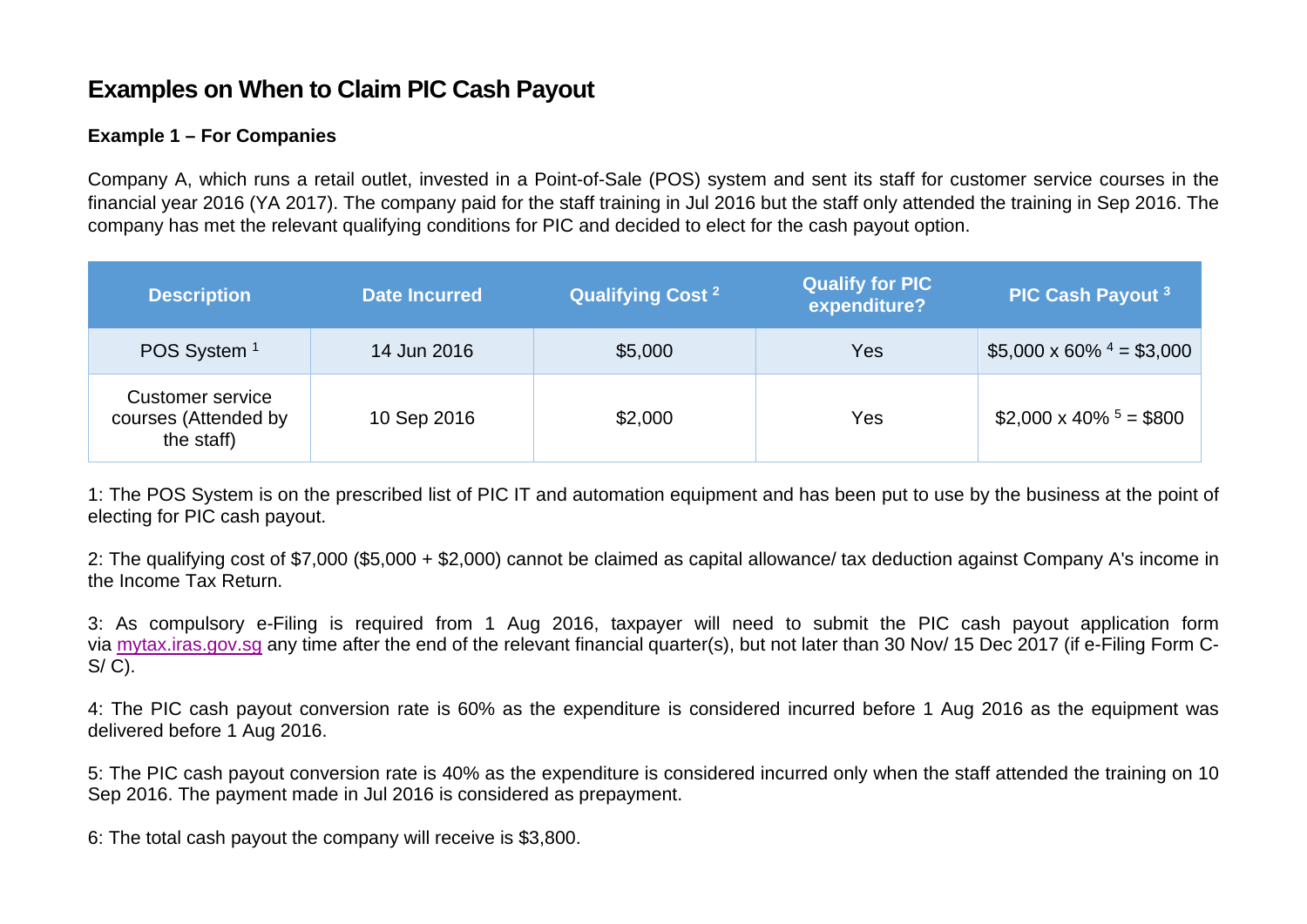### **Example 2 – For Sole-Proprietors**

Mr Lee runs a retail sole-proprietorship business and the business' relevant financial period is from Jan 2016 to Dec 2016 (YA 2017). He bought computers for his business which were delivered in Jun 2016. In addition, he paid training cost for his staff in Jul 2016 but his staff only attended the training in Sep 2016. Mr Lee met the relevant qualifying conditions for PIC and decided to elect for the cash payout option.

| <b>Description</b>                             | <b>Date Incurred</b> | <b>Qualifying Cost 2</b> | Qualify for PIC<br>expenditure? | PIC Cash Payout 3                           |
|------------------------------------------------|----------------------|--------------------------|---------------------------------|---------------------------------------------|
| Computers <sup>1</sup>                         | 14 Jun 2016          | \$8,000                  | Yes                             | \$8,000 x 60% $4 = $4,800$                  |
| Industrial Training<br>(Attended by his staff) | 10 Sep 2016          | \$4,000                  | Yes                             | $$4,000 \times 40\%$ <sup>5</sup> = \$1,600 |

1: Computers are qualifying equipment on the prescribed list of PIC IT and automation equipment and have been put to use by the business at the point of electing for PIC cash payout.

2: The qualifying cost of \$12,000 (\$8,000 + \$4,000) cannot be claimed as capital allowance/ tax deduction against Mr Lee's income in his Income Tax Return.

3: As compulsory e-Filing is required from 1 Aug 2016, taxpayer will need to submit the PIC cash payout application form via [mytax.iras.gov.sg](https://mytax.iras.gov.sg/ESVWeb/default.aspx) any time after the end of the relevant financial quarter(s), but not later than 14 Apr/ 18 Apr 2017 (if he e-Files Form B).

4: The PIC cash payout conversion rate is 60% as expenditure is considered incurred before 1 Aug 2016 as the equipment was delivered before 1 Aug 2016.

5: The PIC cash payout conversion rate is 40% as expenditure is considered incurred only when the staff attended the training on 10 Sep 2016. The payment made in Jul 2016 is considered as prepayment.

6: Mr Lee will receive a non-taxable cash payout of \$6,400 (\$4,800 + \$1,600). His chargeable income without deducting the qualifying cost of \$12,000 is \$28,000 and his tax payable is \$160. Tax payable is calculated based on the progressive individual income tax rates. Thus, his net cash received will be \$6,240 (\$6,400 - \$160).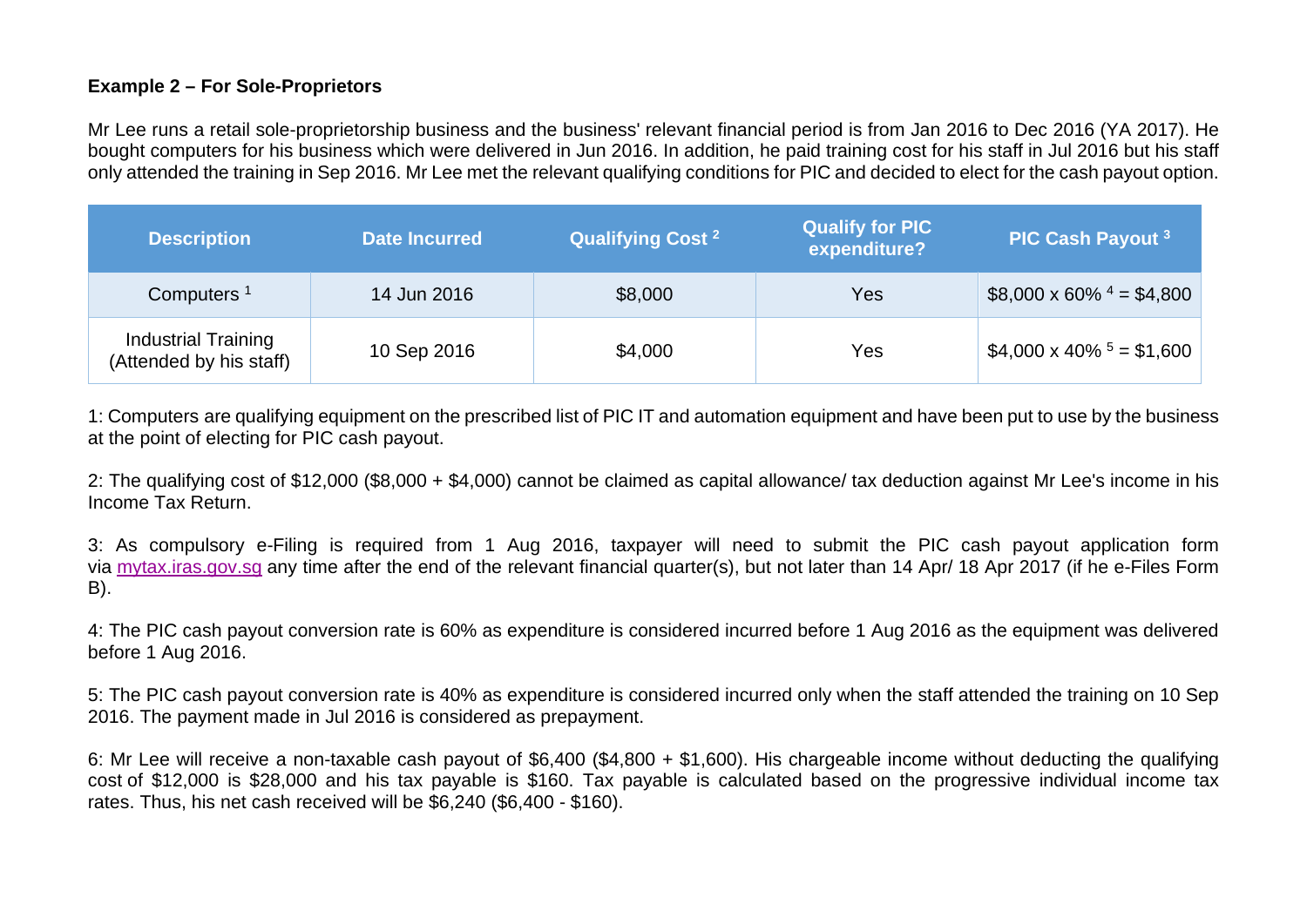# **Examples on When to Claim PIC Tax Deductions/ Allowances**

## **Example 3 – For Companies**

Company B, which runs a manufacturing company, invested in Computer Numerical Control (CNC) cutting machines and sent its staff for customer service courses in the financial year 2016 (YA 2017). The company has met the relevant qualifying conditions for PIC and decided to claim PIC enhanced allowance/ deduction in its Income Tax Return for YA 2017.

| <b>Description</b>                                     | <b>Date Incurred</b> | <b>Qualifying Cost</b> | <b>Qualify for PIC</b><br>expenditure? | <b>PIC Base</b><br><b>Allowance/</b><br><b>Deduction</b> | <b>PIC Enhanced</b><br><b>Allowance/</b><br><b>Deduction</b> |
|--------------------------------------------------------|----------------------|------------------------|----------------------------------------|----------------------------------------------------------|--------------------------------------------------------------|
| <b>CNC</b> cutting<br>machines $1$                     | 10 Sep 2016          | \$50,000               | Yes                                    | $$50,000 \times 100\% =$<br>\$50,000                     | $$50,000 \times 300\% =$<br>\$150,000                        |
| Customer service<br>courses (Attended<br>by the staff) | 20 Oct 2016          | \$2,000                | Yes                                    | $$2,000 \times 100\% =$<br>\$2,000                       | $$2,000 \times 300\% =$<br>\$6,000                           |

1: The CNC cutting machine is on the prescribed list of PIC IT and automation equipment.

2: The total allowance/ deduction is \$208,000 (\$50,000 + \$2,000 + \$150,000 + \$6,000), which is deductible against Company B's business income. Thus, the total tax savings, based on the prevailing corporate tax rate of 17% on the total allowance/ deduction, is \$35,360.